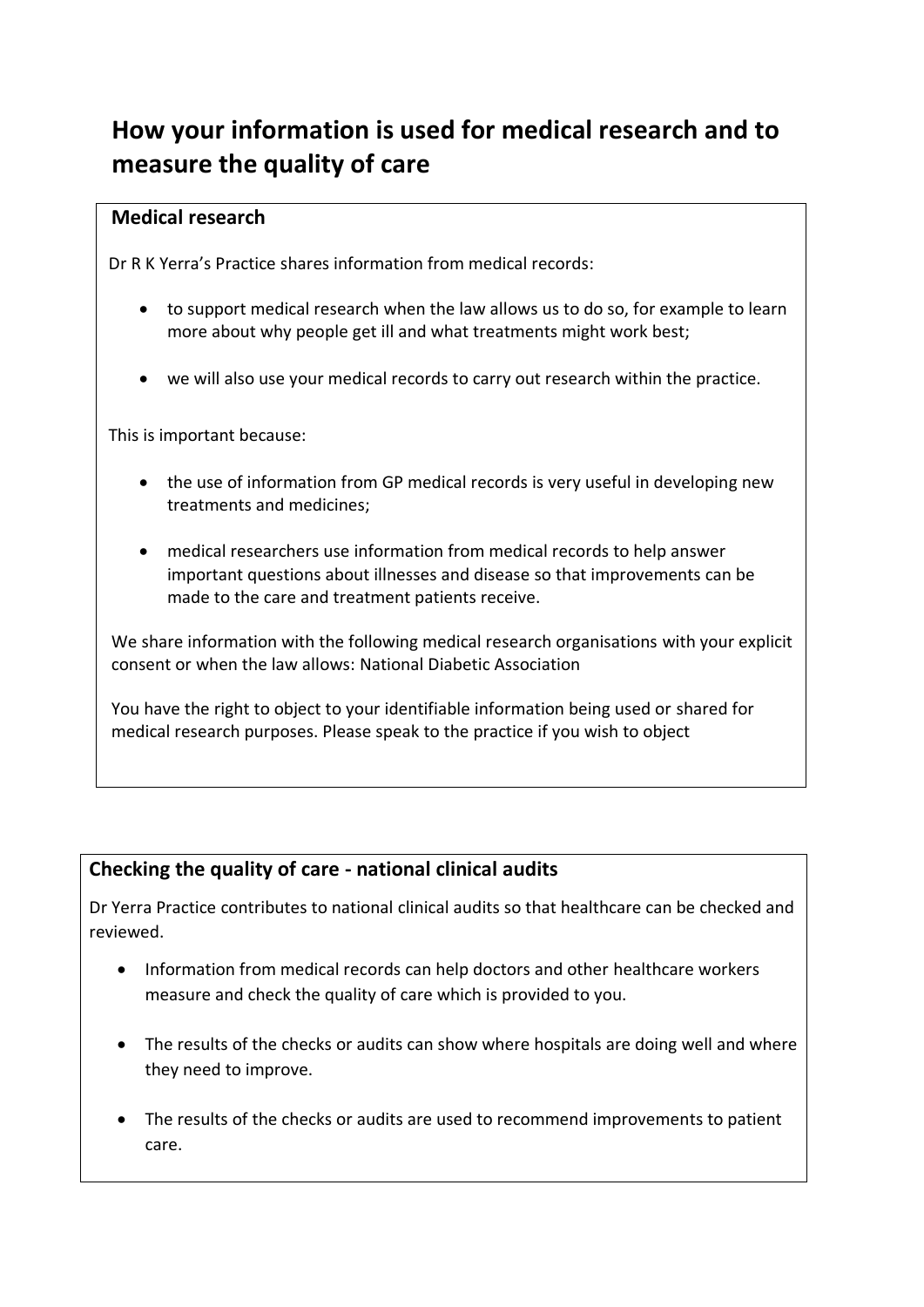- Data are sent to NHS Digital a national body with legal responsibilities to collect data.
- The data will include information about you, such as your NHS Number and date of birth and information about your health which is recorded in coded form - for example the code for diabetes or high blood pressure.
- We will only share your information for national clinical audits or checking purposes when the law allows.
- For more information about national clinical audits see the Healthcare Quality Improvements Partnership website:<https://www.hqip.org.uk/> or phone 020 7997 7370.
- You have the right to object to your identifiable information being shared for national clinical audits. Please contact the practice if you wish to object.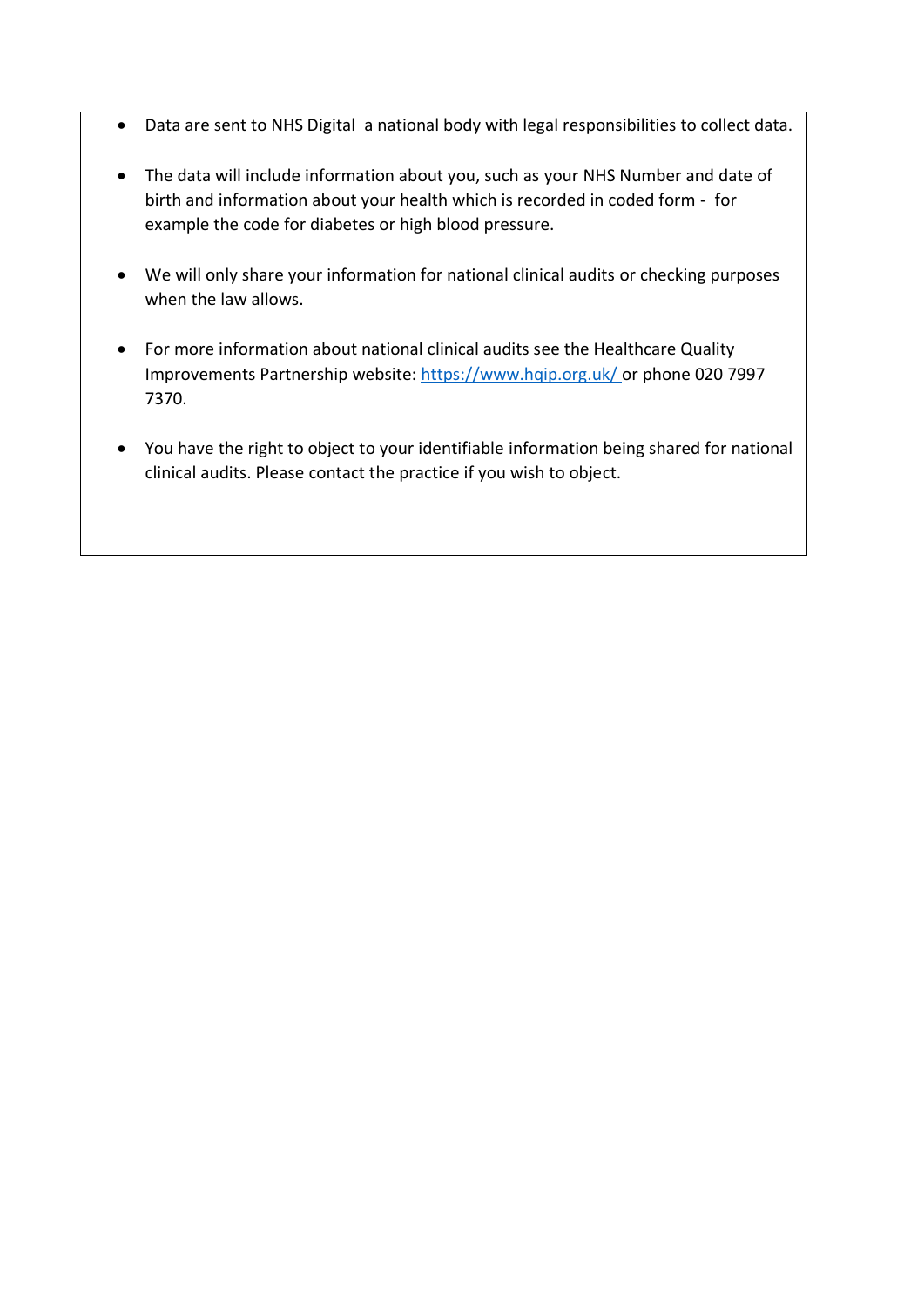We are required by law to provide you with the following information about how we share your information for medical research purposes.

| Data Controller contact<br>details                | Dr R K Yerra Practice<br>Guttride Medical Centre, Preston, PR1 6LL                                                               |
|---------------------------------------------------|----------------------------------------------------------------------------------------------------------------------------------|
|                                                   |                                                                                                                                  |
| <b>Data Protection Officer</b><br>contact details |                                                                                                                                  |
|                                                   |                                                                                                                                  |
| Purpose of the                                    | Medical research and to check the quality of care which is given to                                                              |
| processing                                        | patients (this is called national clinical audit).                                                                               |
| Lawful basis for                                  | The following sections of the GDPR mean that we can use medical                                                                  |
| processing                                        | records for research and to check the quality of care (national clinical<br>audits)                                              |
|                                                   | Article $6(1)(e)$ – 'processing is necessary for the performance of a task                                                       |
|                                                   | carried out in the public interest or in the exercise of official authority<br>vested in the controller'.                        |
|                                                   | For medical research: there are two possible Article 9 conditions.                                                               |
|                                                   | Article 9(2)(a) - 'the data subject has given explicit consent'<br><b>OR</b>                                                     |
|                                                   | Article $9(2)(j)$ – 'processing is necessary for scientific or historical                                                        |
|                                                   | research purposes or statistical purposes in accordance with Article<br>89(1) based on Union or Member States law which shall be |
|                                                   | proportionate to the aim pursued, respect the essence of the right to                                                            |
|                                                   | data protection and provide for suitable and specific measures to                                                                |
|                                                   | safeguard the fundamental rights and interests of the data subject'.                                                             |
|                                                   | To check the quality of care (clinical audit):                                                                                   |
|                                                   | Article $9(2)(h)$ – 'processing is necessary for the purpose of                                                                  |
|                                                   | preventativemedicinethe provision of health or social care or                                                                    |
|                                                   | treatment or the management of health or social care systems and<br>services'                                                    |
|                                                   |                                                                                                                                  |
| <b>Recipient or categories</b>                    | For medical research the data will be shared with Datalink and                                                                   |
| of recipients of the<br>processed data            | Qresearch                                                                                                                        |
|                                                   | For national clinical audits which check the quality of care the data will                                                       |
|                                                   | be shared with NHS Digital.                                                                                                      |
|                                                   |                                                                                                                                  |
| <b>Rights to object and the</b>                   | You have a right to object under the GDPR and the right to 'opt-out'                                                             |
| national data opt-out                             | under the national data opt-out model. The national data opt-out<br>model provides an easy way for you to opt-out of:            |
|                                                   |                                                                                                                                  |
|                                                   | information that identifies you being used or shared for medical                                                                 |
|                                                   | research purposes and quality checking or audit purposes.                                                                        |
|                                                   | Please contact the practice if you wish to opt-out.                                                                              |